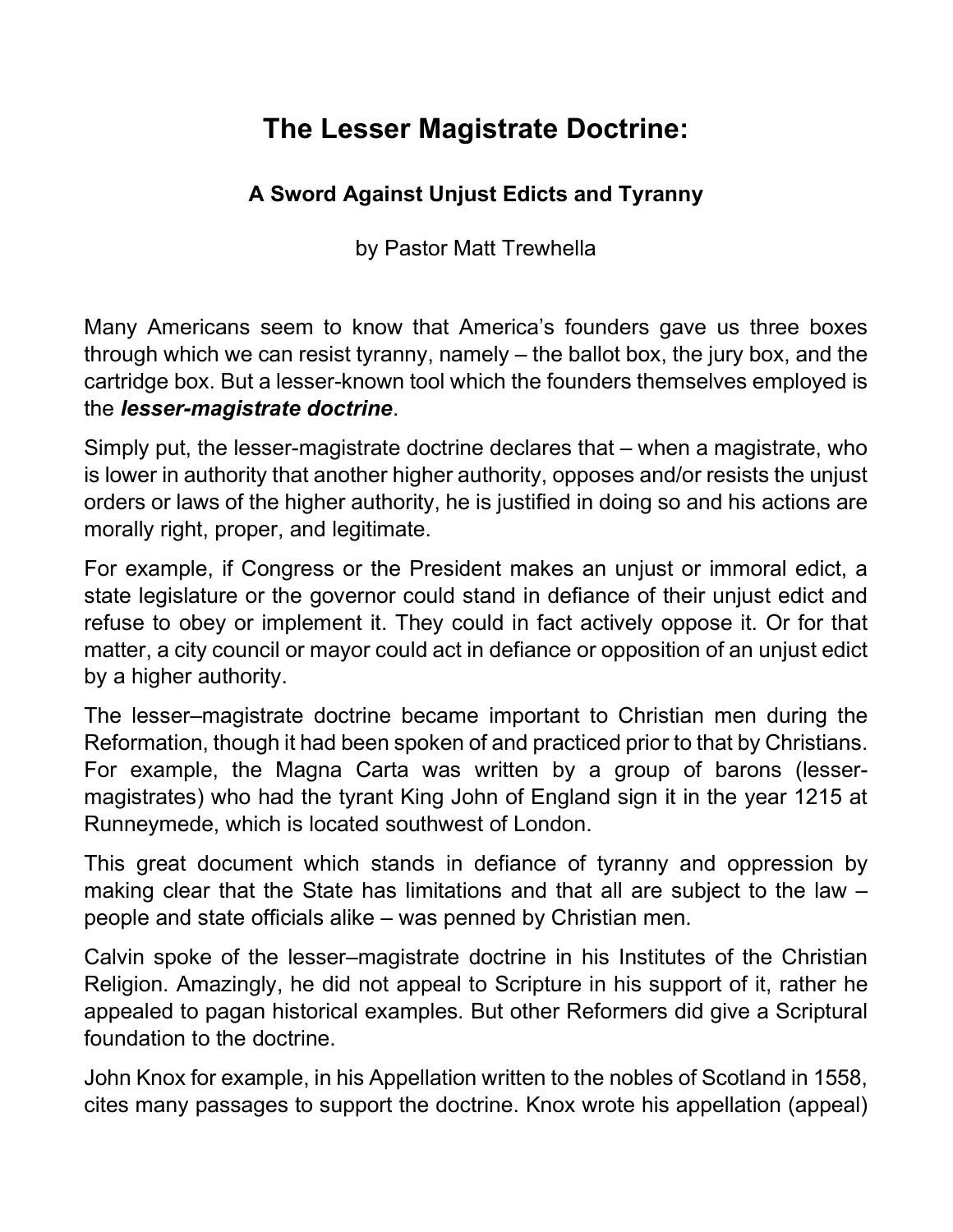to the nobles because the Roman Church had condemned him and burned him in effigy. He wrote to declare to the nobles, as lesser-magistrates, their responsibility in protecting the innocent and opposing those who had made unjust decrees.

Knox makes it clear that it is the duty of lesser-magistrates to resist the tyranny of chief magistrates when the chief magistrate exceeds his God-given authority or actually makes declarations which are in rebellion to the law of God.

He exhorts the nobles (lesser-magistrates) in his Appellation, "You are bound to correct and repress whatsoever you know him (the higher magistrate) to attempt expressly repugning to God's word, honor, glory, or what you shall espy him to do against his subjects great or small."

(See recital page for scripture references used by Knox to expound upon the lesser-magistrate doctrine.)

The lesser-magistrate doctrine had a huge impact upon the thinking of our founders, and upon our nation's people regarding government and law. We however live amid a statist, slave-like people where such thinking has long been forgotten. The magistrates themselves know nothing of this doctrine today because the pulpits have long been silent regarding it.

If ever this nation needs to understand the lesser-magistrate doctrine, it is now. Immoral and unjust edicts are commonplace. The preborn are being murdered, and sodomy is being proliferated. The assault upon our freedom and liberties is a daily undertaking by those in high office. The attacks upon the law of God are ferocious and relentless.

In our nation today, the State has declared good to be evil and evil to be good. The lesser-magistrate has a duty before God to uphold the good regardless of the new definitions created by the State.

We must remember that all authority is delegated. No man who holds State office, no matter the level of government, rules autonomously. The authority he has is delegated to him by God. Hence, all those in positions of authority stand accountable to God, therefore the practice of the church historically has been – "when the State commands that which God forbids or forbids that which God commands, we have a duty to obey God rather than man. The Bible clearly teaches this principle.